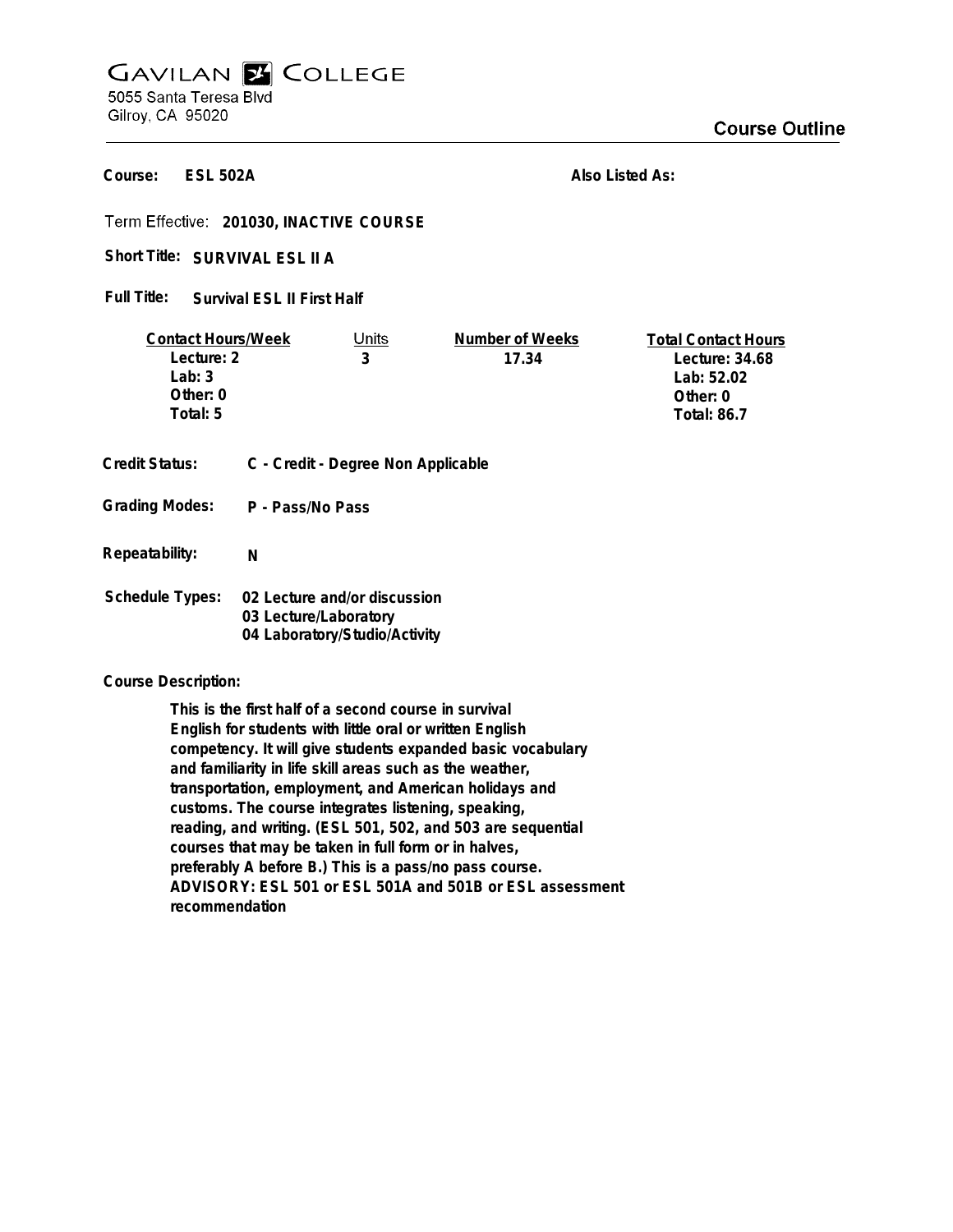**ARTICULATION and CERTIFICATE INFORMATION Associate Degree: CSU GE: IGETC: CSU TRANSFER: Not Transferable UC TRANSFER: Not Transferable PREREQUISITES: COREQUISITES: STUDENT LEARNING OUTCOMES: 1. Use thematic vocabulary and basic grammatical structures studied to communicate in English during classroom activities. ILO: 1, 2, 4 Measure: small/large group discussion, pair activities, oral interviews 2. Ask and answer simple questions about issues that affect their daily lives (personal information review, classroom vocabulary, weather, seasons, restaurants, housing, shopping for clothes, transportation, directions, banking, money) ILO: 1, 2, 4, 6 Measure: small/large group discussion, pair activities, oral interviews 3. Write simple sentences using thematic vocabulary to express likes, dislikes, personal experiences, etc. ILO: 1, 2, 4 Measure: textbook assignments, written work, homework, tests 4. Read short, easy paragraphs about a variety of themes important to their daily lives. ILO: 1, 2, 4, 6 Measure: textbook assignments, homework, tests 5. Apply thematic vocabulary and basic grammatical structures in real world situations. ILO: 1, 2, 4, 6 Measure: self-evaluation 6. Demonstrate class and study skills necessary for success in next level ILO: 1, 2, 4 Measure: homework, class participation, tests TOPICS AND SCOPE: Curriculum Approval Date: 09/28/2009 Note: See Performance Objectives, Out-of-Class Assignments, and Language Skills listed above. WEEK HOURS CONTENT: 1-4 20 Introductory Information: The student will begin by reviewing the use of basic greetings, introductions, and personal data (name, gender, age, marital status, address, phone number, etc.) as well as of classroom vocabulary. Then the basic vocabulary and structures common to the areas of study in ESL 501 will be reviewed: the family, housing, time, clothes/shopping, food, telephone/emergencies, the body/health, hobbies/ activities, the post office, and jobs/occupations.**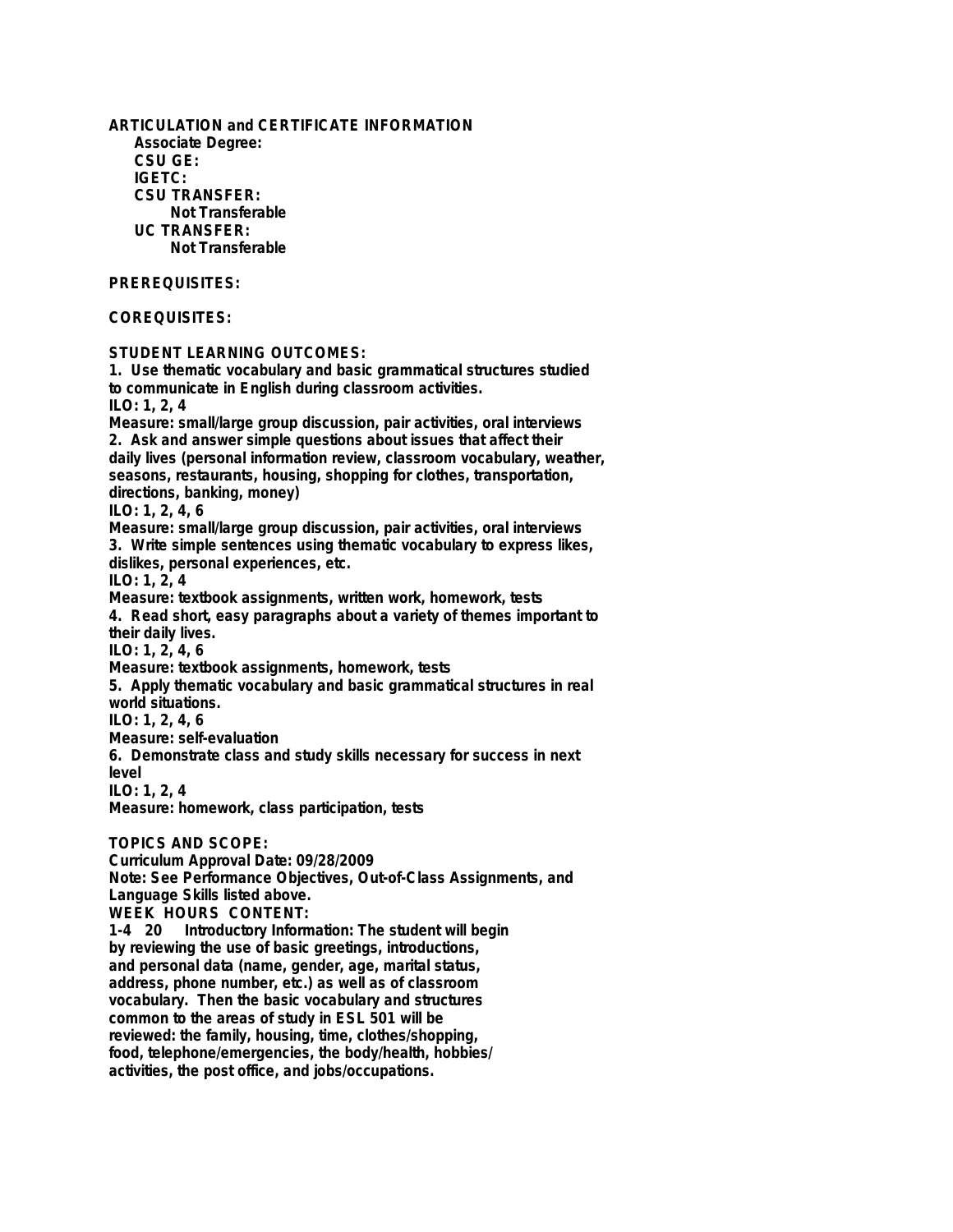**4-5 10 Weather/Seasons: The student will learn vocabulary related to the topic of the weather and the seasons, ask about and describe the day's weather, and compare the weather of the four seasons. The student will be able to describe clothing for the weather; choose favorite season and talk about activities, holidays, and events common in that season; and compare local weather, seasons, and holidays with those from other coutries. Communication will focus on being able to discuss the weather and seasons. 6-7 10 Restaurants: The student will learn vocabulary related to the topic of restaurants and ordering food in a restaurant menus; give and take food orders; identify the duties of restaurant workers (host/hostess, cashier, cook, dishwasher, bus person, waiter/ waitress, manager); role-play a restaurant scene; and compute appropriate tip. Communication will focus on being able to go to a restaurant and order food and service. 7-10 20 Housing: The student will learn vocabulary related to the topic of housing. The student will be able to describe in detail the interior and exterior of a house (rooms, furniture, appliances, outdoor structures, etc.); use the telephone to report housing problems to the manager; take telephone messages; read classified ads and call to inquire about renting, leasing, or buying; and fill out a simple rental agreement. Communication will focus on being able to discuss all aspects of housing in different contexts. 11-12 Shopping: The student will learn vocabulary related to the topic of shopping. The student will be able to compare clothing styles, sizes, and prices as well as buy, make exchanges, and get refunds for products. Communication will focus on being able to ask and answer questions about shopping in general. 13-14 10 Transportation: The student will learn vocabulary related to the topic of transportation. The student will be able to give and follow directions, read basic road maps, read simple road signs, use appropriate vocaculary to describe various modes of transportation (ride my bike, take the bus, etc.), read bus schedules, and make bus, train and plane reservations. Communication will focus on being able to ask and answer questions about transportation. 15-17 15 Bank/Money: The student will learn vocabulary related to the topic of using the bank and money. The student will be able to buy something and count out correct change, write checks and money orders, open and close a checking and savings account, and make deposits and withdrawals. Communication will focus on being able to use banking**

**services and talk about money.**

**Final Exam.** 

**See Content section.**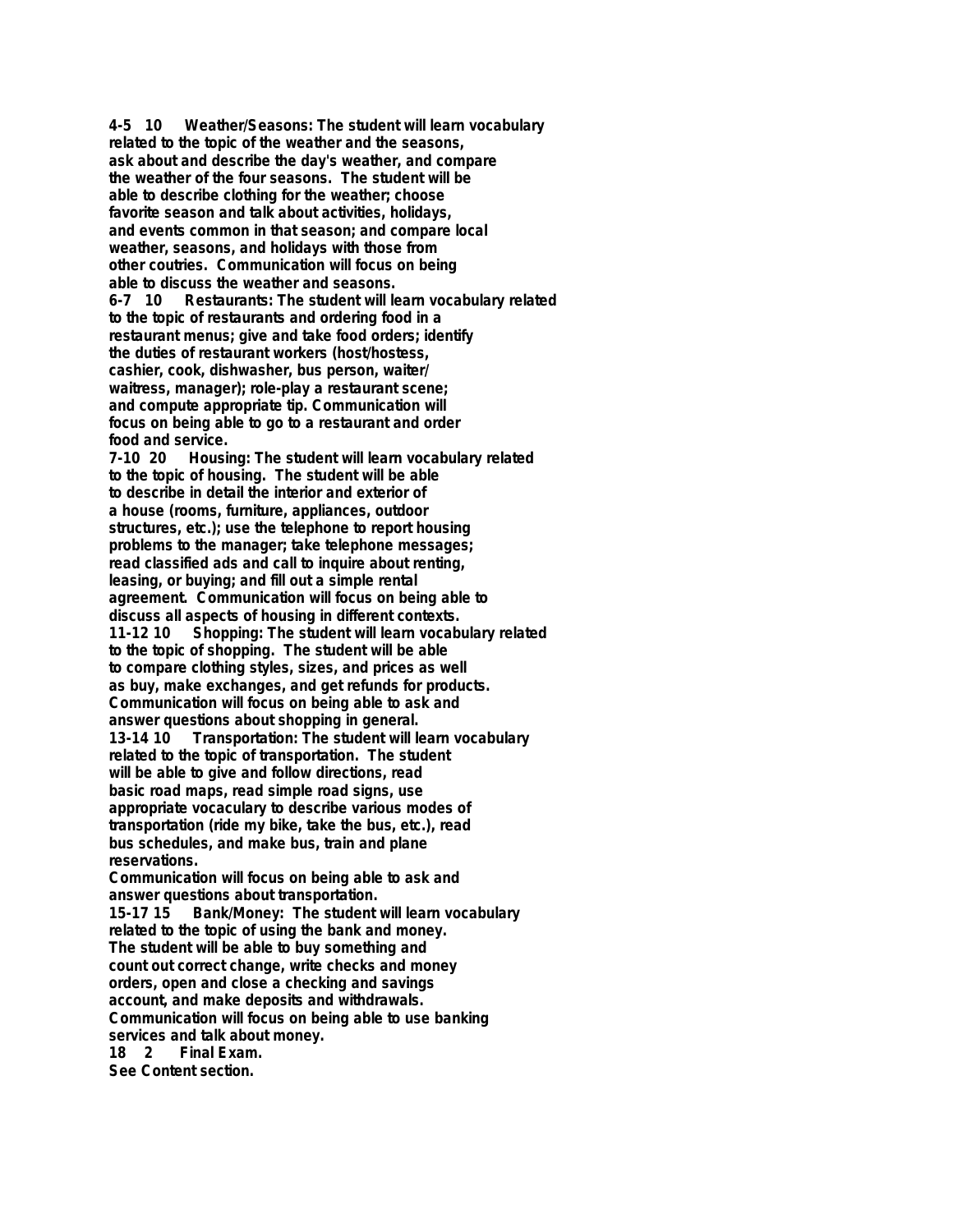## **METHODS OF INSTRUCTION:**

**Students are taught the English language through a variety of activities that include: conversations, role playing, dialogs, reading, writing practice, and dictation. All activities are based on thematic topics of immediate use for beginning-level students who need to get basic communcative competence in English. A few suggested methods are TPR( Total Physical Response), the Natural Approach, the Communcative Approach, Cooperative Learning, and Experiential Learning. METHODS OF EVALUATION: The types of writing assignments required: Written homework The problem-solving assignments required: Homework problems Quizzes Exams Other: Oral evaluations The types of skill demonstrations required: Class performance Other: Conversation groups, language lab (computers/tape) The types of objective examinations used in the course: Matching items Completion Other category: Dictation, writing pracitce, class participation The basis for assigning students grades in the course: Writing assignments: Problem-solving demonstrations: 40% - 50% Skill demonstrations: 10% - 15% Objective examinations: 15% - 20% Other methods of evaluation: 10% - 20%**

## **REPRESENTATIVE TEXTBOOKS:**

**Brown, ^uNew Vistas Level I^s, Longman, 1999 Maurer/Schenberg, ^uTrue Colors Level I^s, Longman, 1997 Burton/Maharg, ^uGoing Places II^s, Prentice Hall Regents, 1998 Molinsky/Bliss, ^uWord by Word Basic Picture Dictionary^s, Prentice Hall Regents, 1995 Shapiro/Adelson-Goldstein, ^uThe Oxford Picture Dictionary^s, Oxford University Press, 2000 Weinstein/Huizenga, ^uCollaborations Beginning II^s, Heinle and Heinle, 2000 Foley/Neblett, ^uGrammar in Action Book I^s, Heinle and Heinle, 2001 Savage, ^uCrossroads Cafe^s, Heinle and Heinle, 1996**

**SUPPLEMENTAL DATA: Basic Skills: B Classification: B Noncredit Category: Y Cooperative Education: Program Status: 2 Stand-alone Special Class Status: N CAN: CAN Sequence:**